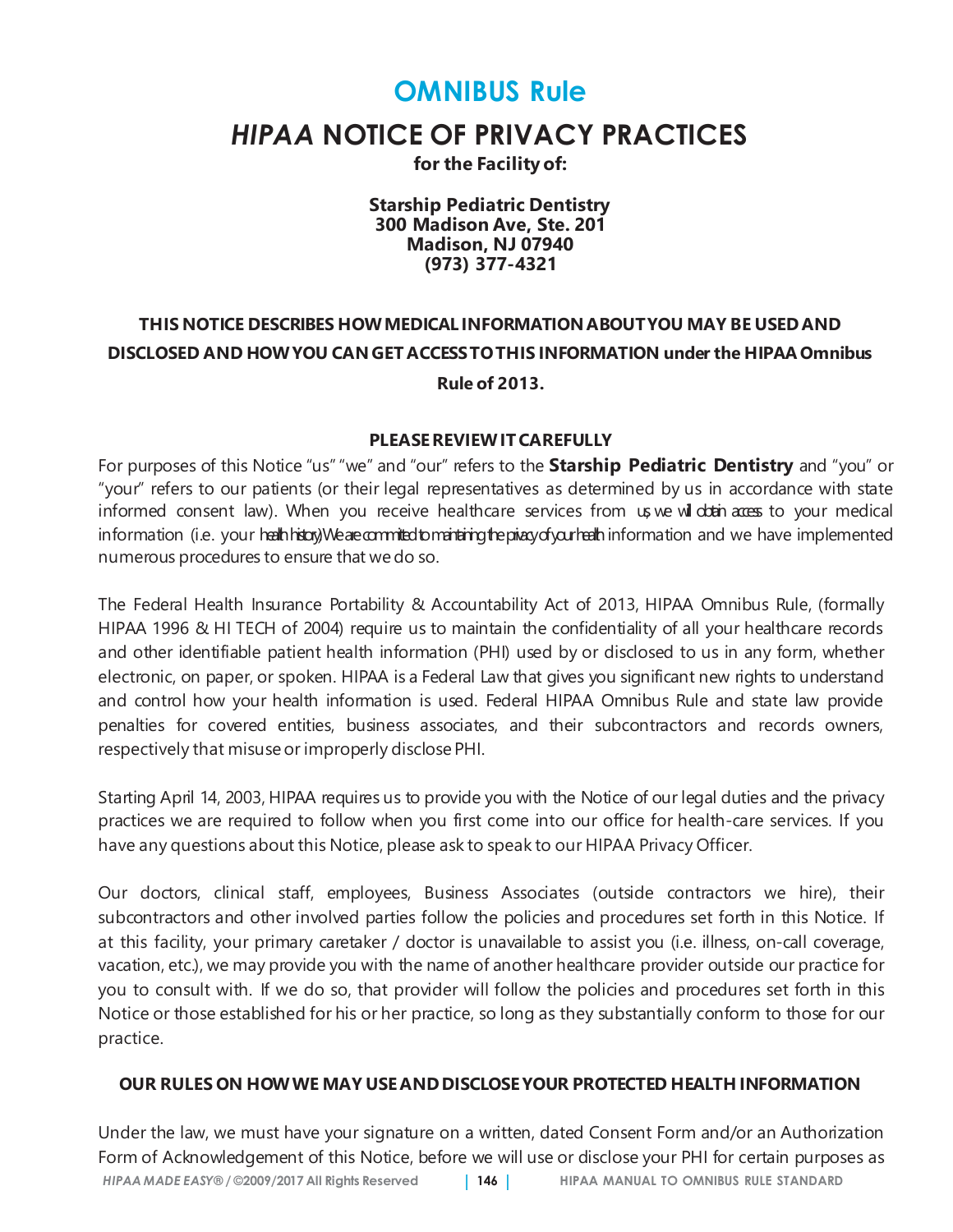detailed in the rules below.

**Documentation**—You will be asked to sign an Authorization / Acknowledgement form when you receive this Notice of Privacy Practices. If you did not sign such a form or need a copy of the one you signed, please contact our Privacy Officer. You may take back or revoke your consent or authorization at any time (unless we already have acted based on it) by submitting our Revocation Form in writing to us at ouraddress listed above. Yourrevocation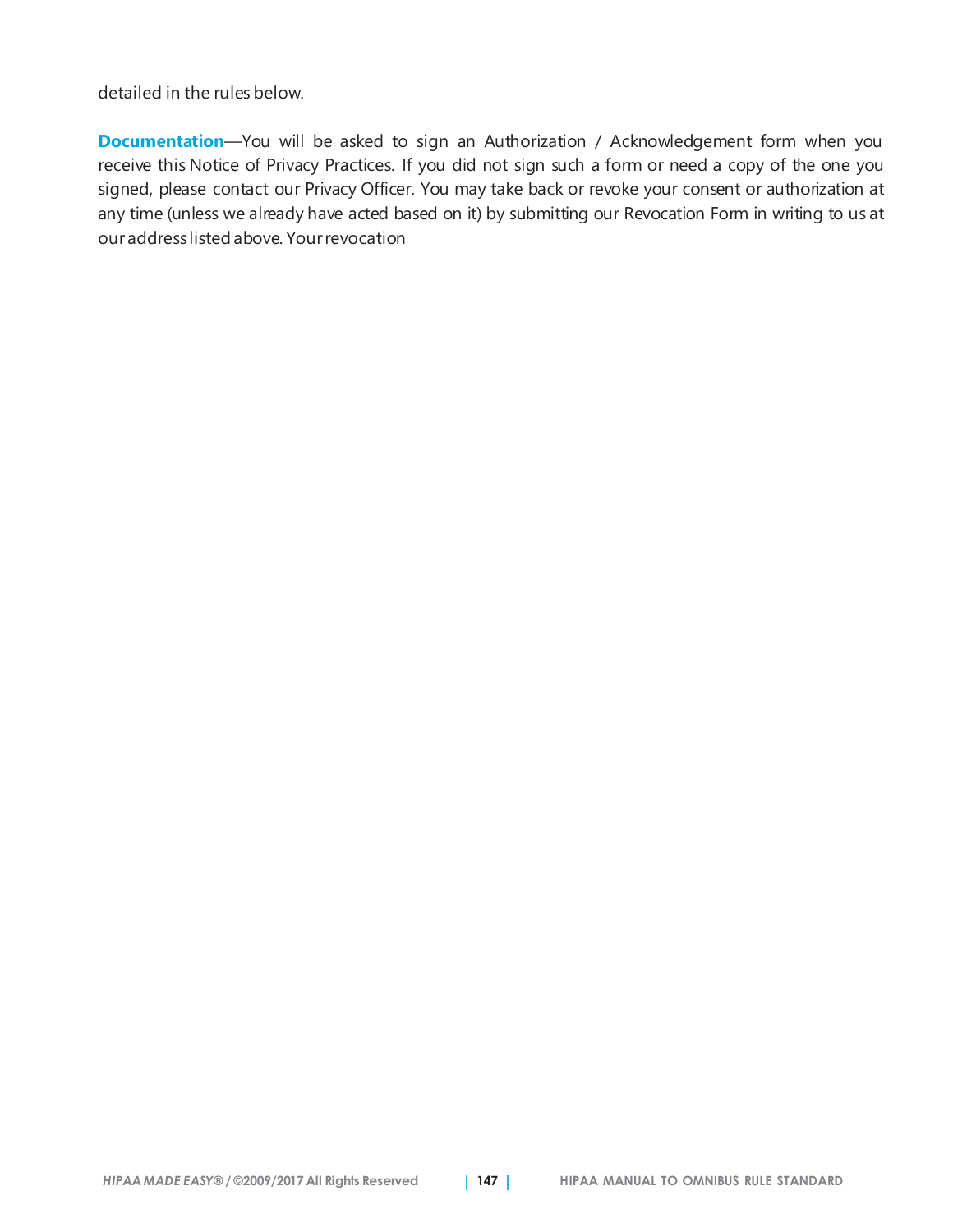will take effect when we actually receive it. We cannot give it retroactive effect, so it will not affect any use or dis- closure that occurred in our reliance on your Consent or Authorization prior to revocation (i.e. if after we provide services to you, you revoke your authorization / acknowledgement in order to prevent us billing or collecting for those services, your revocation will have no effect because we relied on your authorization/acknowledgement to provide services before you revoked it).

**General Rule**—If you do not sign our authorization/ acknowledgement form or if you revoke it, as a general rule (subject to exceptions described below under "Healthcare Treatment, Payment and Operations Rule" and "Special Rules"), we cannot in any manner use or disclose to anyone (excluding you, but including payers and Business Associates) your PHI or any other information in your medical record. By law, we are unable to submit claims to payers under assignment of benefits without your signature on our authorization/ acknowledgement form. You will however be able to restrict disclosures to your insurance carrier for services for which you wish to pay "out of pocket" under the new Omnibus Rule. We will not condition treatment on you signing an authorization / acknowl- edgement, but we may be forced to decline you as a new patient or discontinue you as an active patient if you choose not to sign the authorization/ acknowledgement or revoke it.

#### **HealthcareTreatment, Payment and Operations Rule**

With your signed consent, we may use or disclose your PHI in order:

- ➧ To provide you with or coordinate healthcare treatment and services. For example, we may review your health history form to form a diagnosis and treatment plan, consult with other doctors about your care, delegate tasks to ancillary staff, call in prescriptions to yourpharmacy,disclose needed information to yourfamily or others so they may assist you with home care, arrange appointments with other healthcare pro-viders, schedule lab work for you, etc.
- ➧ To bill or collect payment from you, an insurance company, a managed-care organization, a health benefits plan or another third party. For example, we may need to verify your insurance coverage, submit your PHI on claim forms in order to get reimbursed for our services, obtain pre-treatment estimatesorpriorauthori- zations fromyourhealth plan orprovide your x-raysbecause yourhealth plan requires them forpayment; Remember, you will be able to restrict disclosures to your insurance carrier for services for which you wishto pay "out of pocket" under this new Omnibus Rule.
- *HIPAA MADE EASY®* **/ ©2009/2017 All Rights Reserved** | **148** | **HIPAA MANUAL TO OMNIBUS RULE STANDARD** ➧ To run our office, assess the quality of care our patients receive and provide you with customer service. For example, to improve efficiency and reduce costs associated with missed appointments, we may contact you by telephone, mail or otherwise remind you of scheduled appointments, we may leave messageswith whomever answers your telephone or email to contact us (but we will not give out detailed PHI), we maycall you by name from the waiting room, we may ask you to put your name on a sign-in sheet, (we will cover your name just after checking you in), we may tell you about or recommend health-related products and complementary or alternative treatments that may interest you, we may review your PHI to evaluate our staff's performance, or our Privacy Officer may review yourrecords to assist you with complaints. If youpreferthatwe not contact you with appointment reminders or information about treatment alternatives or health-related products and services,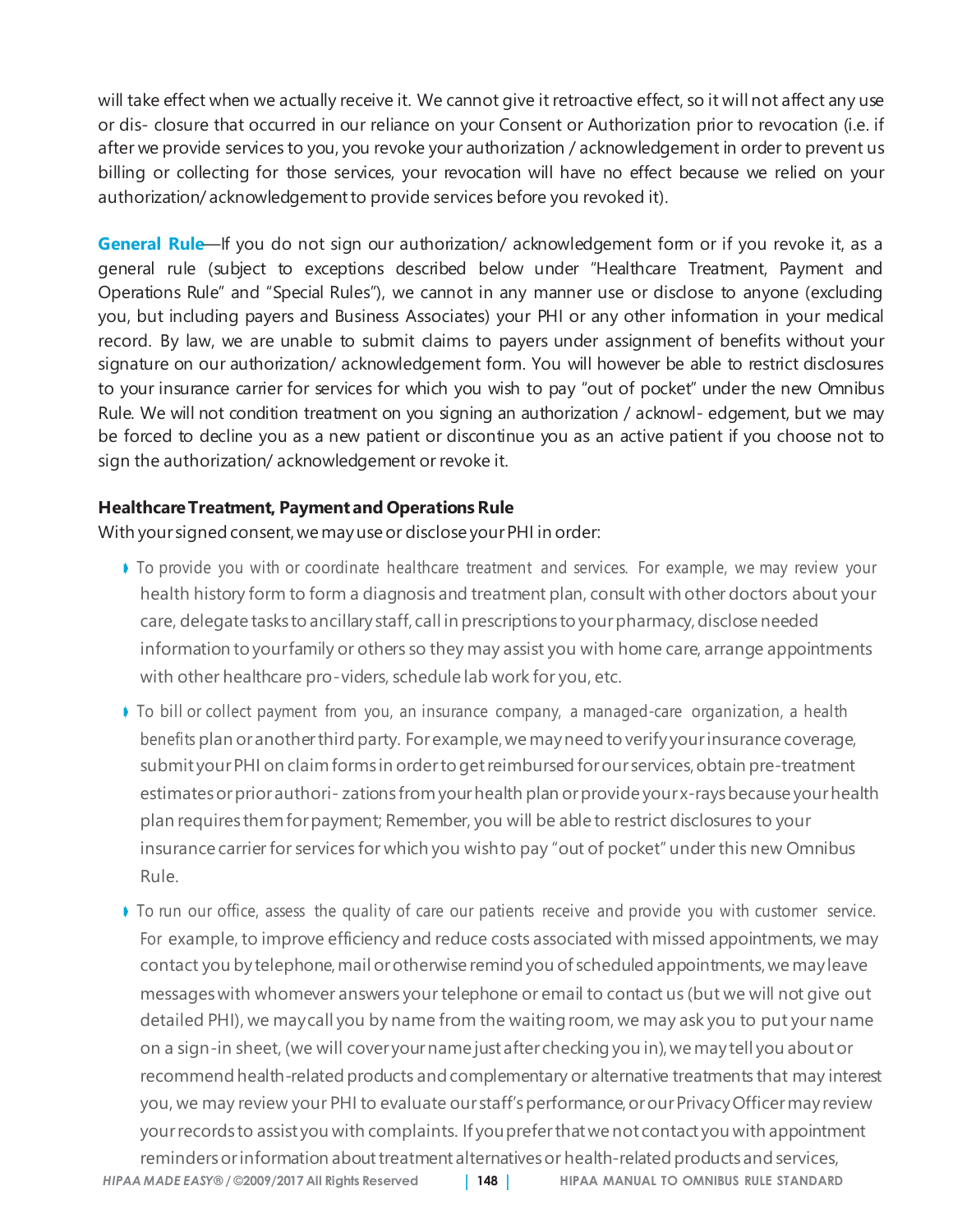please notifyus in writing atouraddress listed above and we will not use or disclose your PHI for these purposes.

➧ New HIPAA Omnibus Rule does not require that we provide the above notice regarding Appointment Reminders, Treatment Information or Health Benefits, but we are including these as a courtesy so you understand our business practices with regards to your (PHI) protected health information.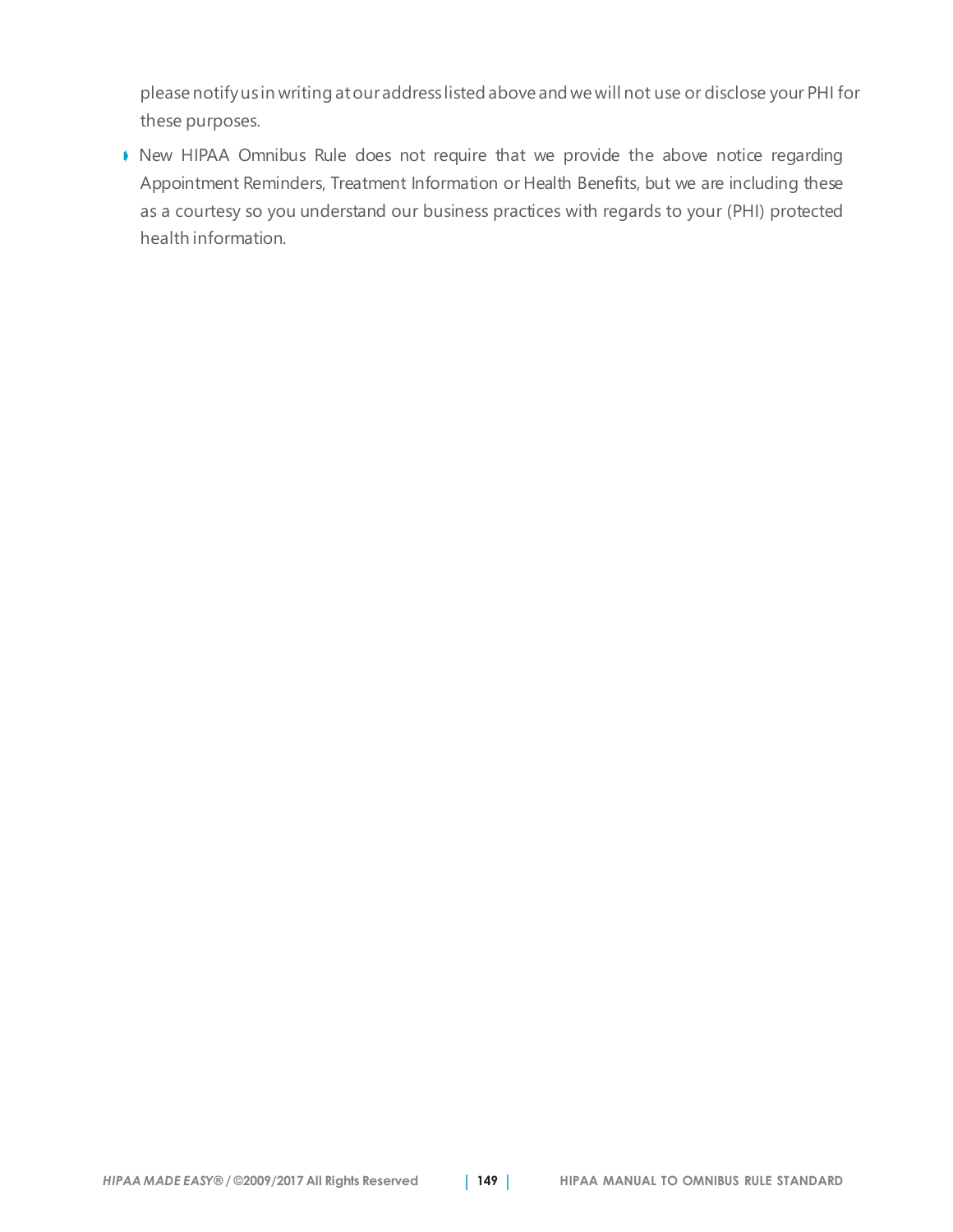Additionally, youshould bemadeaware oftheseprotectionlawsonyourbehalf,underthenew HIPAA Omnibus Rule:

- ➧ That **Health Insurance plans** that underwrite cannot use or disclose genetic information for underwriting purposes (this excludes certain long-term care plans). Health plans that post their NOPPs on their web sites must post these Omnibus Rule changes on their sites by the effective date of the Omnibus Rule, as well as notify you by US Mail by the Omnibus Rules effective date. Plans that do not post their NOPPs on their Web sites must provide you information about Omnibus Rule changes within 60 days of these federal revisions.
- **▶ Psychotherapy Notes** maintained by a healthcare provider, must state in their NOPPs that they can allow"use and disclosure" of such notes only with your written authorization.

#### **Special Rules**

Notwithstanding anything else contained in this Notice, only in accordance with applicable HIPAA Omnibus Rule, and under strictly limited circumstances, we may use or disclose your PHI without your permission, consent or authorization for the following purposes:

- ➧ When required underfederal, state orlocal law
- ➧ When necessary in emergencies to prevent a serious threat to your health and safety or the health andsafety of other persons
- ➧ When necessary for public health reasons (i.e. prevention or control of disease, injury or disability, reporting information such as adverse reactions to anesthesia, ineffective or dangerous medications or products, sus- pected abuse, neglect or exploitation of children, disabled adults or the elderly, or domestic violence)
- ➧ For federal or state government health-care oversight activities (i.e. civil rights laws, fraud and abuse inves- tigations, audits, investigations, inspections, licensure or permitting, government programs, etc.)
- ➧ For judicial and administrative proceedings and law enforcement purposes (i.e. in response to a warrant, subpoena or court order, by providing PHI to coroners, medical examiners and funeral directors to locatemissing persons, identify deceased persons or determine cause of death)
- ➧ For Worker'sCompensation purposes (i.e.we maydisclose yourPHI if you have claimedhealth benefits fora work-related injury or illness)
- ➧ For intelligence, counterintelligence orother national security purposes (i.e. Veterans Affairs, U.S. military com- mand, other government authorities or foreign military authorities may require us to release PHI about you)
- ➧ For organ and tissue donation(i.e.if you are an organ donor,we mayrelease yourPHIto organizations thathandle organ, eye or tissue procurement, donation and transplantation)
- ➧ For research projects approved by an Institutional Review Board or a privacy board to ensure confidential-ity(i.e. ifthe researcherwill have access toyourPHIbecause involved in your clinical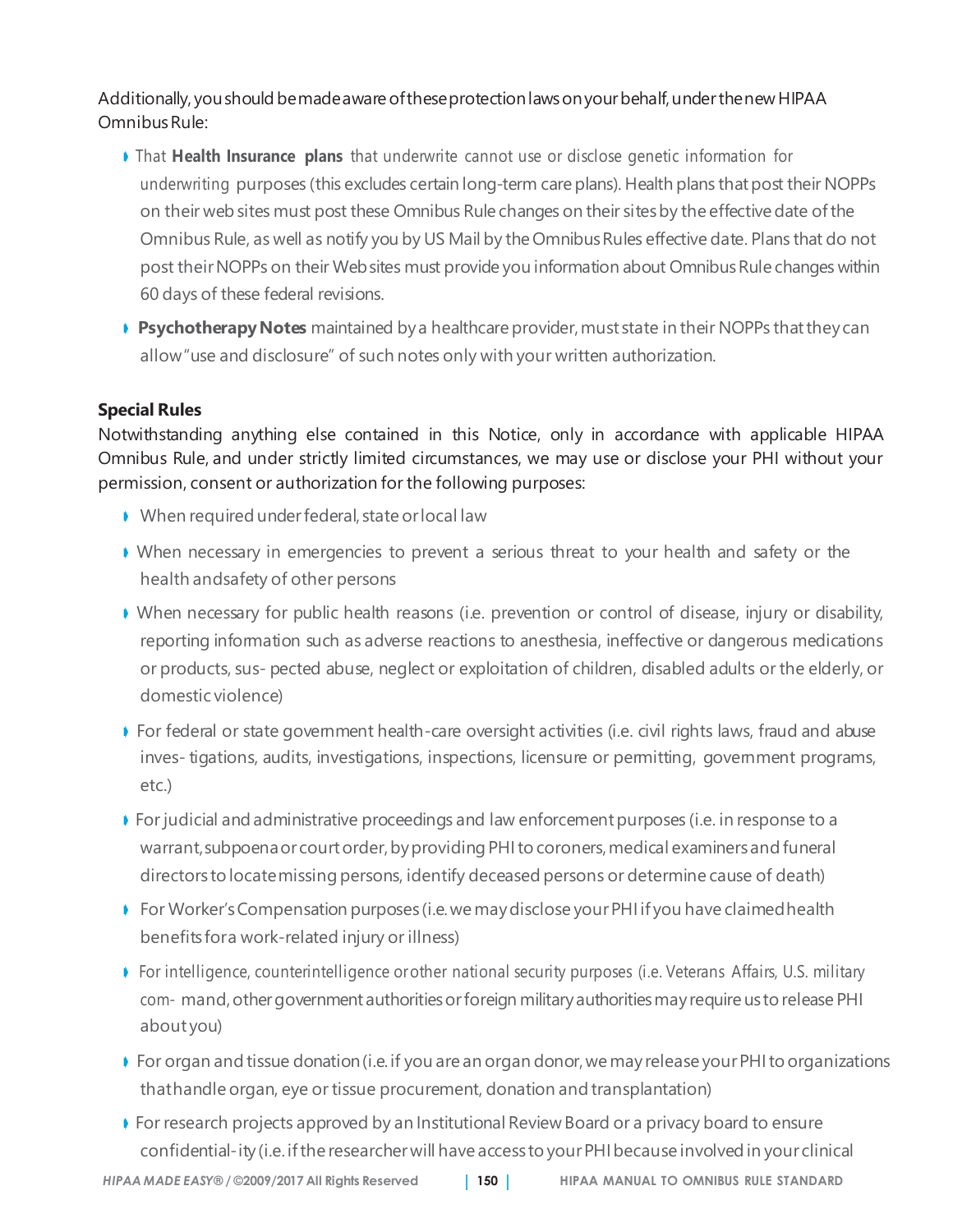care,we will askyou tosign an authorization)

- ➧ To create a collection of information that is "de-identified" (i.e. it does not personally identify you by name, distinguishing marks or otherwise and no longer can be connected to you)
- ➧ To family members, friends and others, but only if you are present and verbally give permission. We give you an opportunity to object and if you do not, we reasonably assume, based on our professional judg- ment and the surrounding circumstances, that you do not object (i.e. you bring someone with you into theoperatoryorexam room during treatmentorinto the conference area when we are discussing your PHI);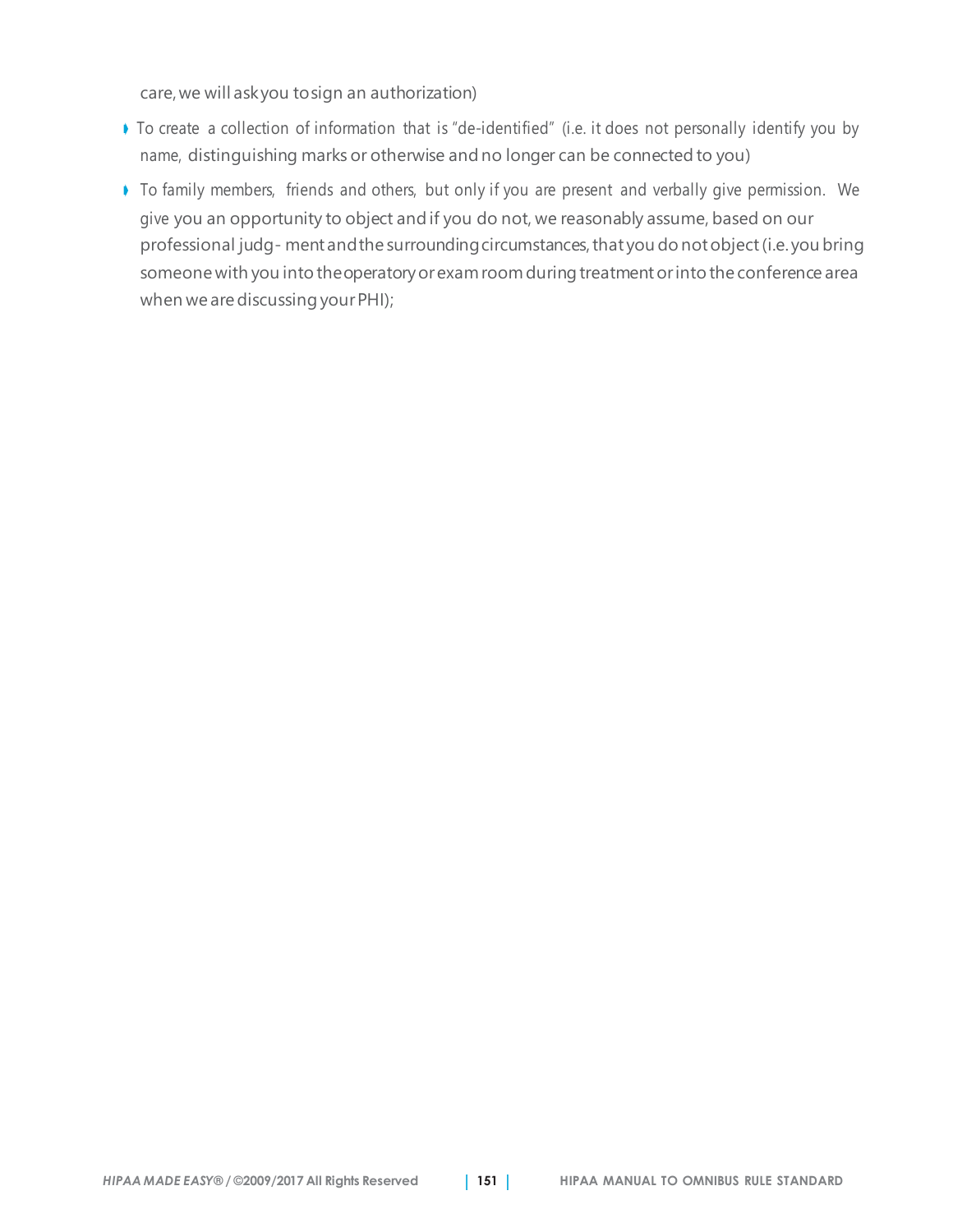we reasonably infer that it is in your best interest (i.e. to allow someone to pick up your records because they knew you were our patient and you asked them in writing with your signature to do so); or it is an emergency situation involving you or another person (i.e. your minor child or ward) and, respectively, you cannot consent to your care because you are incapable of doing so or you cannot consent to the other per-son's care because, after a reasonable attempt, we have been unable to locate you. In these emergency sit-uations we may, based on our professional judgment and the surrounding circumstances, determine that disclosure is in the best interests of you or the otherperson, in which case we will disclose PHI, butonlyas it pertains to the care being provided and we will notify you ofthedisclosure as soon as possible afterthe care is completed. **As per HIPAA law 164.512(j) (i)… (A) Is necessary to prevent or lessen a serious orimminent threat to the health and safety of a person or the public and (B) Is to person or persons reasonably able to prevent or lessen that threat.**

#### **MinimumNecessaryRule**

Our staff will not use or access your PHI unless it is necessary to do their jobs (i.e. doctors uninvolved in your care will not access your PHI; ancillary clinical staff caring for you will not access your billing information; billing staff will not access your PHI except as needed to complete the claim form for the latest visit; janitorial staff will not access your PHI). All of our team members are trained in HIPAA Privacy rules and sign strict Confidentiality Contracts with regards to protecting and keeping private your PHI. Sodo our Business Associates (and their Subcontractors). Know that your PHI is protected several layers deep with regards to our business relations. Also, we disclose to others outside our staff, only as much of your PHI as is necessary to accomplish the recipient's lawful purposes. Still in certain cases, we may use and disclose the entire contents of your medical record:

- ➧ To you (and your legalrepresentatives as stated above) and anyone else you liston a Consent or Authorization to receive a copy of your records
- ♦ To healthcare providers for treatment purposes (i.e. making diagnosis and treatment decisions or agreeing with prior recommendations in the medical record)
- ➧ To the U.S. Department of Health and Human Services (i.e. in connection with a HIPAA complaint)
- ➧ To others as required underfederal or state law
- ➧ To our privacy officer and others as necessary to resolve your complaint or accomplish your request under HIPAA (i.e. clerks who copy records need access to your entire medical record)

In accordance with HIPAAlaw, we presume that requests for disclosure of PHI fromanother Covered Entity(as defined in HIPAA) are for the minimum necessary amount of PHI to accomplish the requestor's purpose. Our Privacy Officer will individually review unusual or non-recurring requests for PHI to determine the minimum necessary amount of PHI and disclose only that. For non-routine requests or disclosures, our Privacy Officer will make a minimum necessary determination based on, but not limited to, the following factors:

➧ The amount ofinformation being disclosed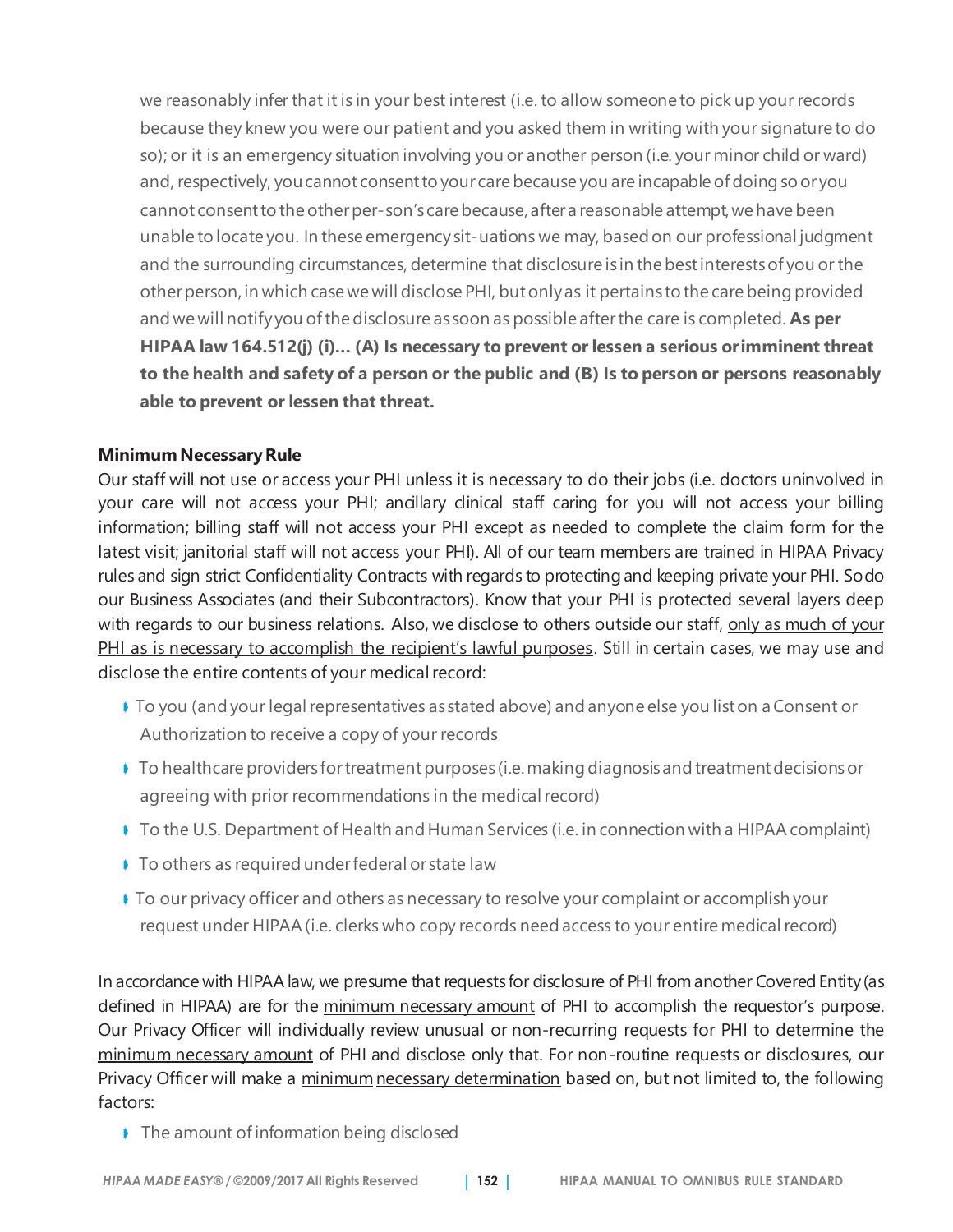- ➧ The numberof individualsorentities to whom the information isbeing disclosed
- ➧ The importance ofthe use ordisclosure
- ➧ The likelihood of further disclosure
- ➧ Whetherthe same result could be achieved with de-identified information
- ➧ The technology available to protect confidentialityof the information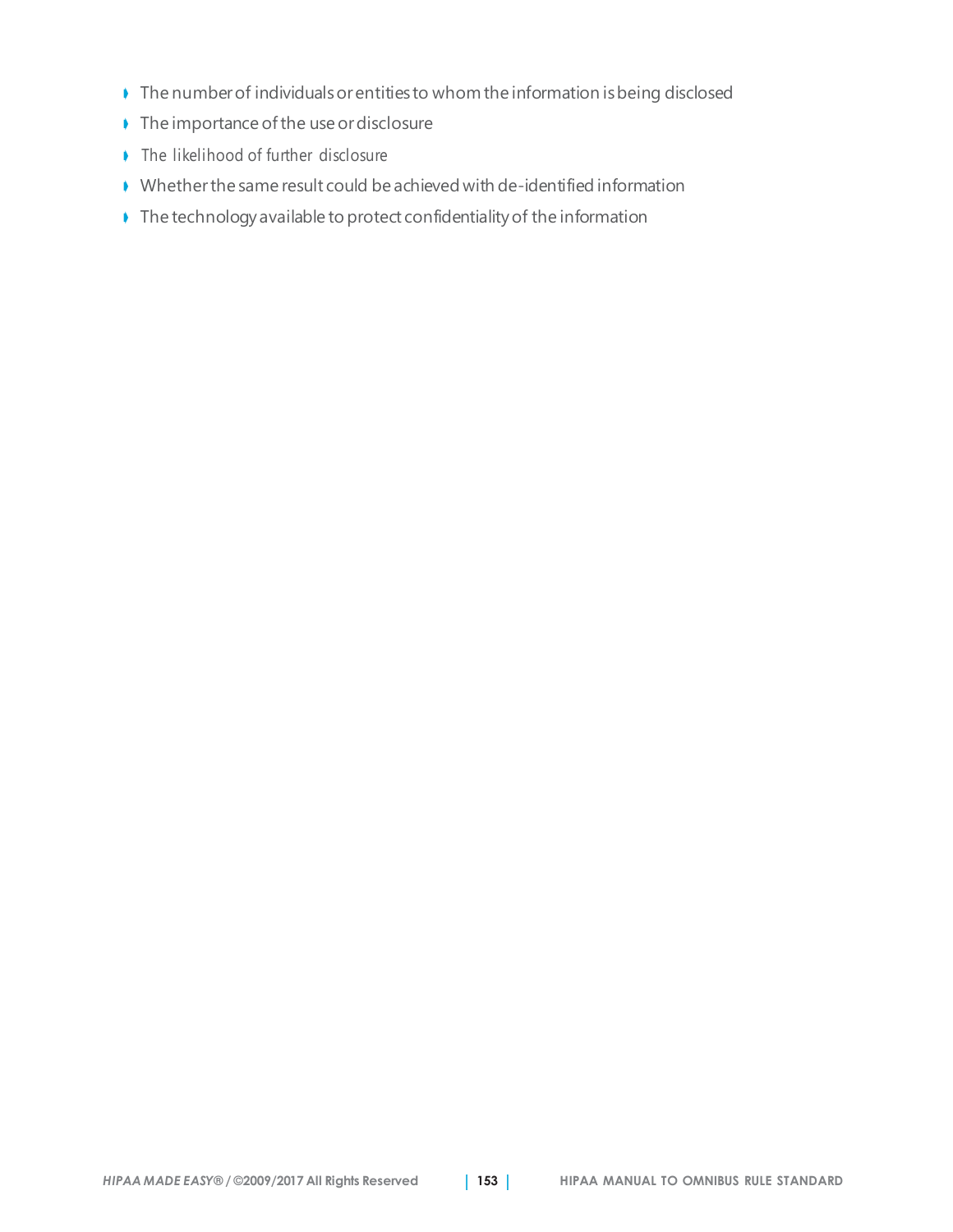♦ The cost to implement administrative, technical and security procedures to protect confidentiality

If we believe that a request from others for disclosure of your entire medical record is unnecessary, we will ask the requestor to document why this is needed, retain that documentation and make it available to you upon request.

#### **IncidentalDisclosureRule**

We will take reasonable administrative, technical and security safeguards to ensure the privacy of your PHI when we use or disclose it (i.e. we shred all paper containing PHI, require employees to speak with privacy precautions when discussing PHI with you, we use computer passwords and change them periodically (i.e. when an employee leaves us), we use firewall and router protection to the federal standard, we back up our PHI data off-site and encrypted to federal standard, we do not allow unauthorized access to areas where PHI is stored or filed and/or we have any unsupervised business associates sign Business Associate Confidentiality Agreements).

However, in the event that there is a breach in protecting your PHI, we will follow Federal Guide Lines to HIPAA Omnibus Rule Standard to first evaluate the breach situation using the Omnibus Rule, 4-Factor Formula for Breach Assessment. Then we will document the situation, retain copies of the situation on file, and report all breaches (other than low probability as prescribed by the Omnibus Rule) to the US Department of Health and Human Services at: http://www.hhs.gov/hipaa/for-professionals/breachnotification/breach-reporting/index.html *(If this link is bro- ken, for updated link, Google Search: HIPAA Breach Reporting HHS)*

We will also make proper notification to you and any other parties of significance as required by HIPAA Law.

#### **Business AssociateRule**

Business Associates are defined as: an entity, (non-employee) that in the course of their work will directly / indirectly use, transmit, view, transport, hear, interpret, process or offer PHI for this Facility.

Business Associates and other third parties (if any) that receive your PHI from us will be prohibited from redisclos- ing it unless required to do so by law or you give prior express written consent to the redisclosure. Nothing in our Business Associate agreement will allow our Business Associate to violate this re-disclosure prohibition. Under Omnibus Rule, Business Associates will sign a strict confidentiality agreement binding them to keep your PHI pro- tected and report any compromise of such information to us, you and the United States Department of Health and Human Services, as well as other required entities. Our Business Associates will also follow Omnibus Rule and have any of their Subcontractors that may directly or indirectly have contact with your PHI, sign Confidentiality Agreements to Federal Omnibus Standard.

#### **Super-confidential Information Rule**

*HIPAA MADE EASY®* **/ ©2009/2017 All Rights Reserved** | **154** | **HIPAA MANUAL TO OMNIBUS RULE STANDARD** If we have PHI about you regarding communicable diseases, disease testing, alcohol or substance abuse diagnosis and treatment, or psychotherapy and mental health records (super-confidential information under the law), we will not disclose it under the General or Healthcare Treatment, Payment and Operations Rules (see above) without your first signing and properly completing our Consent form (i.e. you specifically must initial the type of super-con- fidential information we are allowed to disclose). If you do not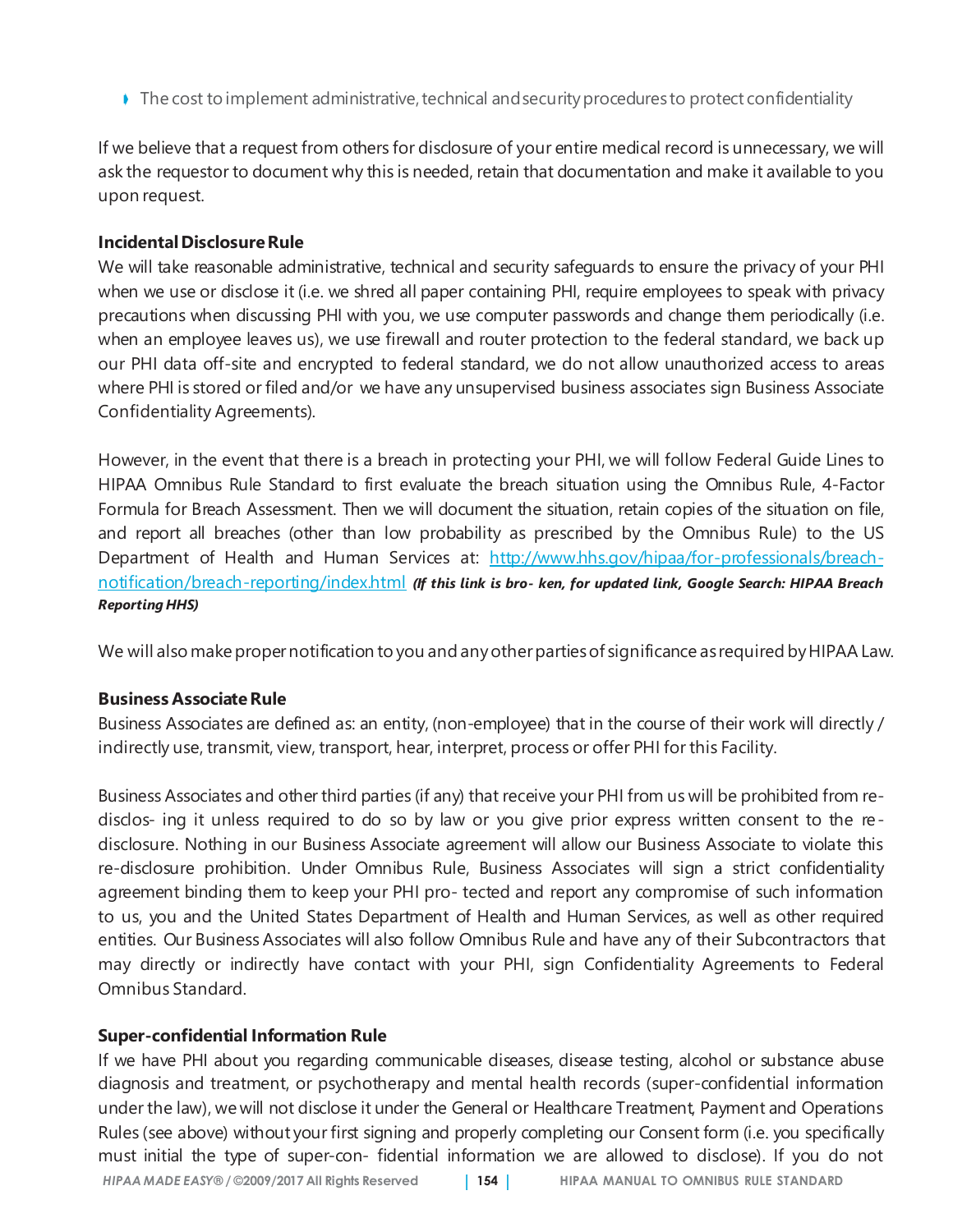specifically authorize disclosure by initialing the super-confidential information, we will not disclose it unless authorized under the Special Rules (see above) (i.e. we are required by law to disclose it). If we disclose super-confidential information (either because you have ini- tialed the consent form or the Special Rules authorizing us to do so), we will comply with state and federal law that requires us to wam the recipient in writing that re-disclosure is prohibited.

#### **Changes to PrivacyPolicies Rule**

We reserve the right to change our privacy practices (by changing the terms of this Notice) at any time as authorized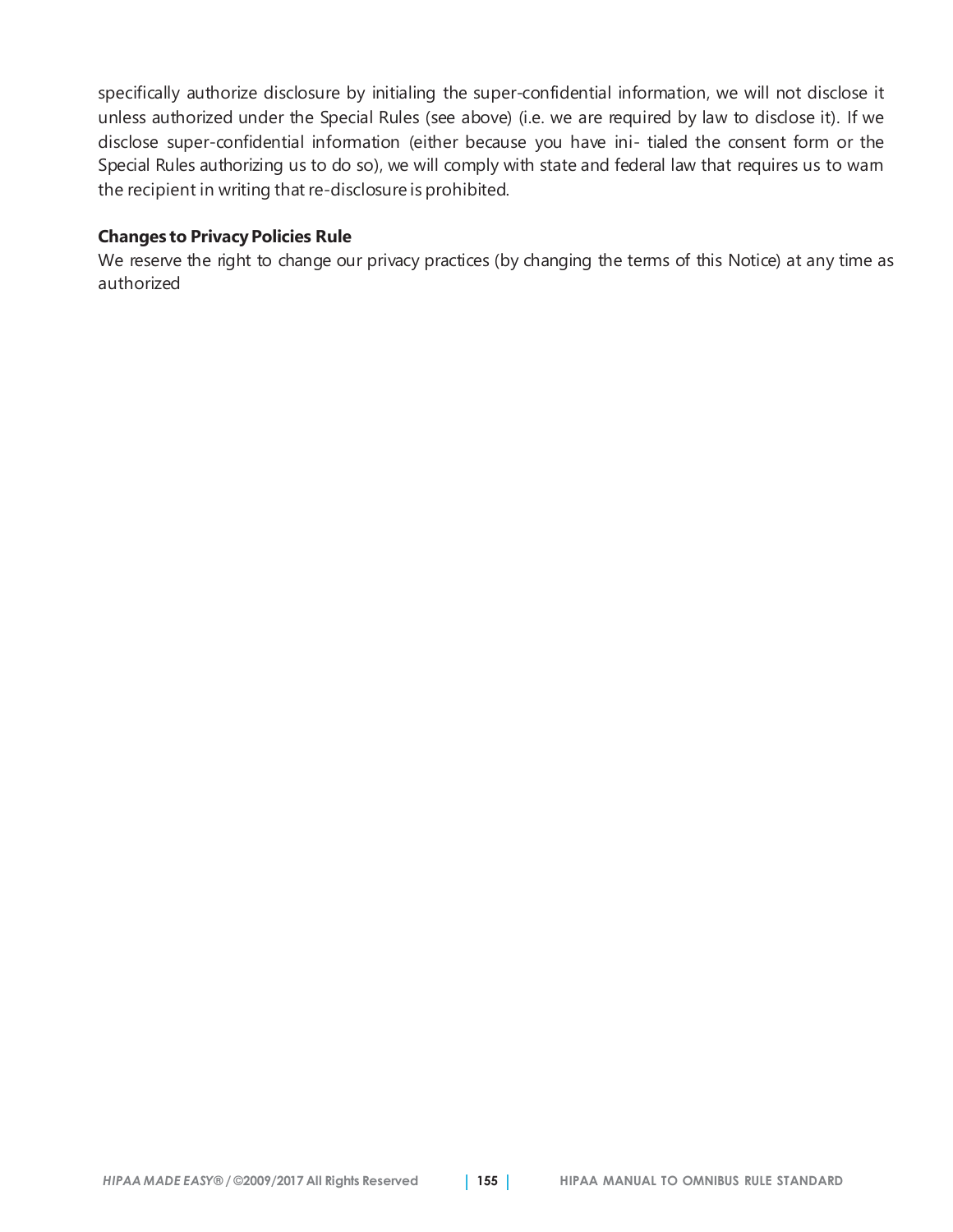by law. The changes will be effective immediately upon us making them. They will apply to all PHI we create or receive in the future, as well as to all PHI created or received by us in the past (i.e. to PHI about you that we had before the changes took effect). If we make changes, we will post the changed Notice, along with its effective date, in our office and on our website. Also, upon request, you will be given a copy of our current Notice.

#### **Authorization Rule**

We will not use or disclose your PHI for any purpose or to any person other than as stated in the rules above without your signature on our specifically worded, written Authorization / Acknowledgement Form (not a Consent or an Acknowledgement). If we need your Authorization, we must obtain it via a specific Authorization Form, which may be separate from any Authorization / Acknowledgement we may have obtained from you. We will not condition your treatment here on whether you sign the Authorization (or not).

### **Marketing and Fund Raising Rules**

#### **Limitations onthedisclosureofPHIregardingRemuneration**

The disclosure or sale of your PHI without authorization is prohibited. Under the new HIPAA Omnibus Rule, this would exclude disclosures for public health purposes, for treatment / payment forhealthcare, for the sale, transfer, merger, or consolidation of all or part of this facility and for related due diligence, to any of our Business Associates, in connection with the business associate's performance of activities for this facility, to a patient or beneficiary upon request, and as required by law. In addition, the disclosure of your PHI for research purposes or for any other purpose permitted by HIPAA will not be considered a prohibited disclosure if the only reimbursement received is "a reasonable, cost-based fee" to cover the cost to prepare and transmit your PHI which would be expressly permitted by law. Notably, under the Omnibus Rule, an authorization to disclose PHI must state that the disclosure will result in remuneration to the Covered Entity.

#### **Limitationonthe Useof PHIfor Paid Marketing**

We will, in accordance with Federal and State Laws, obtain your written authorization to use or disclose your PHI for marketing purposes, (i.e.: to use your photo in ads) but not for activities that constitute treatment or healthcare oper- ations.Toclarify, *Marketing* isdefined byHIPAA's Omnibus Rule, as "a communication about a product or service that encourages recipients . . . to purchase or use the product or service." A communication is not considered"marketing"if it is in writing and if we do not receive direct or indirect remuneration from a third party for making the communication.

Under Omnibus Rule we will obtain your written authorization prior to using your PHI for making any treatment or healthcare recommendations, should financial remuneration for making the communication be involved from a third party whose product or service we might promote (i.e.: businesses offering this facility incentives to promote their products or services to you). This will also apply to our Business Associate who mayreceivesuchremuneration for making a treatment or healthcare recommendations to you.

We must clarify to you that financial remuneration does not include "in-kind payments" and payments for a pur- pose to implement a disease management program. Any promotional gifts of nominal value are not subject tothe authorization requirement.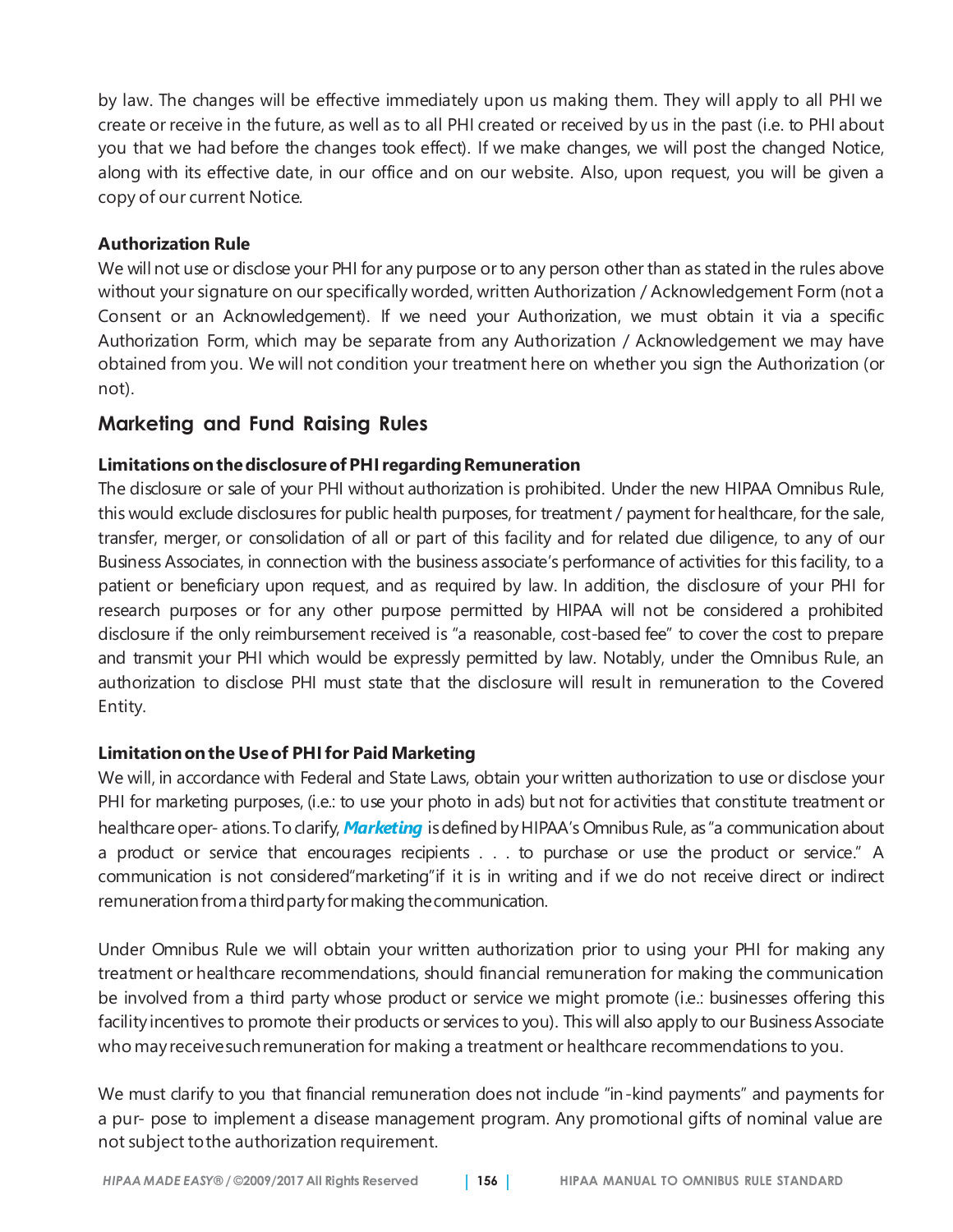The Privacy Rule expressly excludes from the definition of "marketing" refill reminders or other communications about a drug or biologic that is currently being prescribed for you, provided that the financial remuneration received by us in exchange for making the communication, if any, is reasonably related to our cost of making the communication. Face-to-face marketing communications, such as sharing with you, a written product brochure or pamphlet, is permissible under current HIPAA Law.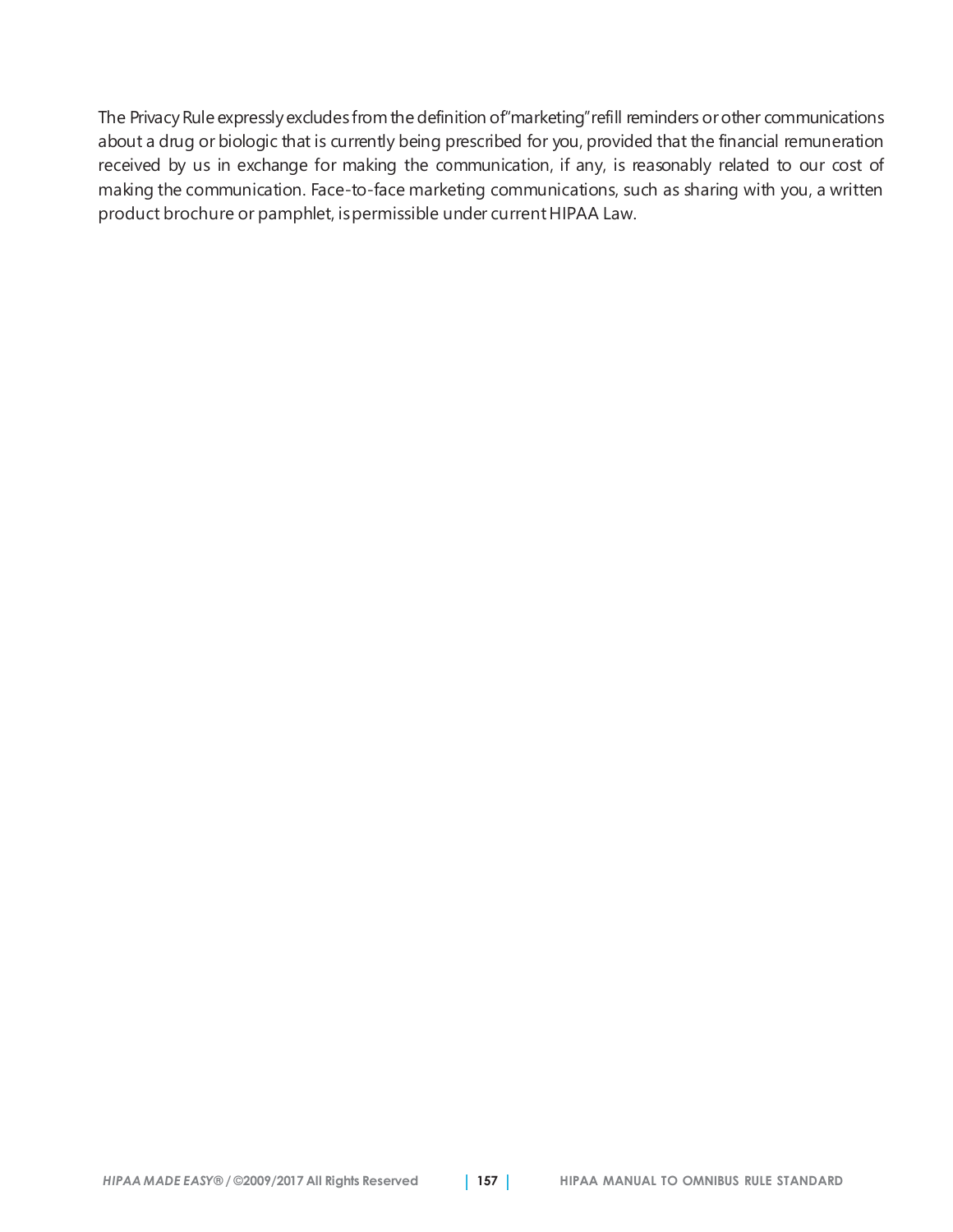#### **Flexibilityon the Useof PHIfor Fundraising**

Under the HIPAA Omnibus Rule, covered entities were provided more flexibility concerning the use of PHI for fund raising efforts. However, we will offer the opportunity for you to "opt out" of receiving future fundraising commu-nications. Simply let us know that you want to"opt out" of such situations. There will be a statement on your *HIPAA Patient Acknowledgement Form* where you can choose to "opt out". Our commitment to care and treat you will in no way effect your decision to participate or not participate in our fund raising efforts.

#### **ImprovementstoRequirements forAuthorizations RelatedtoResearch**

Under HIPAA Omnibus Rule, we may seek authorizations from you for the use of your PHI for future research. How- ever, we would have to make clear what those uses are in detail.

## **YOUR RIGHTS REGARDING YOUR PROTECTED HEALTH INFORMATION**

If you received this Notice via email or website, you have the right to get, at any time, a paper copy by asking our Privacy Officer. Also, you have the following additional rights regarding PHI we maintain about you:

#### **To Inspect andCopy**

You have the right to see and get a copy of your PHI including, but not limited to, medical and billing records by submitting a written request to our Privacy Officer. Original records will not leave the premises, will be available for inspection only during our regular business hours, and only if our Privacy Officer is present at all times. You may ask us to give you the copies in a format other than photocopies (and we will do so unless we determine that it is impractical) or ask us to prepare a summary in lieu of the copies. We may charge you a fee not to exceed state law to recover our costs (including postage, supplies, and staff time as applicable, but excluding staff time for search and retrieval) to duplicate or summarize your PHI. We will not condition release of the copies on summary of pay- ment of your outstanding balance for professional services if you have one). We will comply with Federal Law to provide your PHI in an electronic format within the 30 days, to Federal specification, when you provide us with proper written request. Paper copy will also be made available. We will respond to requests in a timely manner, without delay for legal review, or, in less than thirty days if submitted in writing, and in ten business days or less if malpractice litigation or pre-suit production is involved. We may deny your request in certain limited circumstances (i.e. we do not have the PHI, it came from a confidential source, etc.). If we deny your request, you may ask for a review of that decision. If required by law, we will select a licensed health-care professional (other than the person who denied your request initially) to review the denial and we will follow his or her decision.

#### **To Request Amendment / Correction**

If you think PHI we have about you is incorrect, or that something important is missing from your records, you may ask us to amend or correct it (so long as we have it) by submitting a **"Request for Amendment / Correction"** form to our Privacy Officer. We will act on your request within 30 days from receipt but we may extend our response time (within the 30-day period) no more than once and by no more than 30 days, or as per Federal Law allowances, in which case we will notify you in writing why and when we will be able to respond. If we grant your request, we will let you know within five business days, make the changes by noting (not deleting) what is incorrect or incom- plete and adding to it the changed language, and send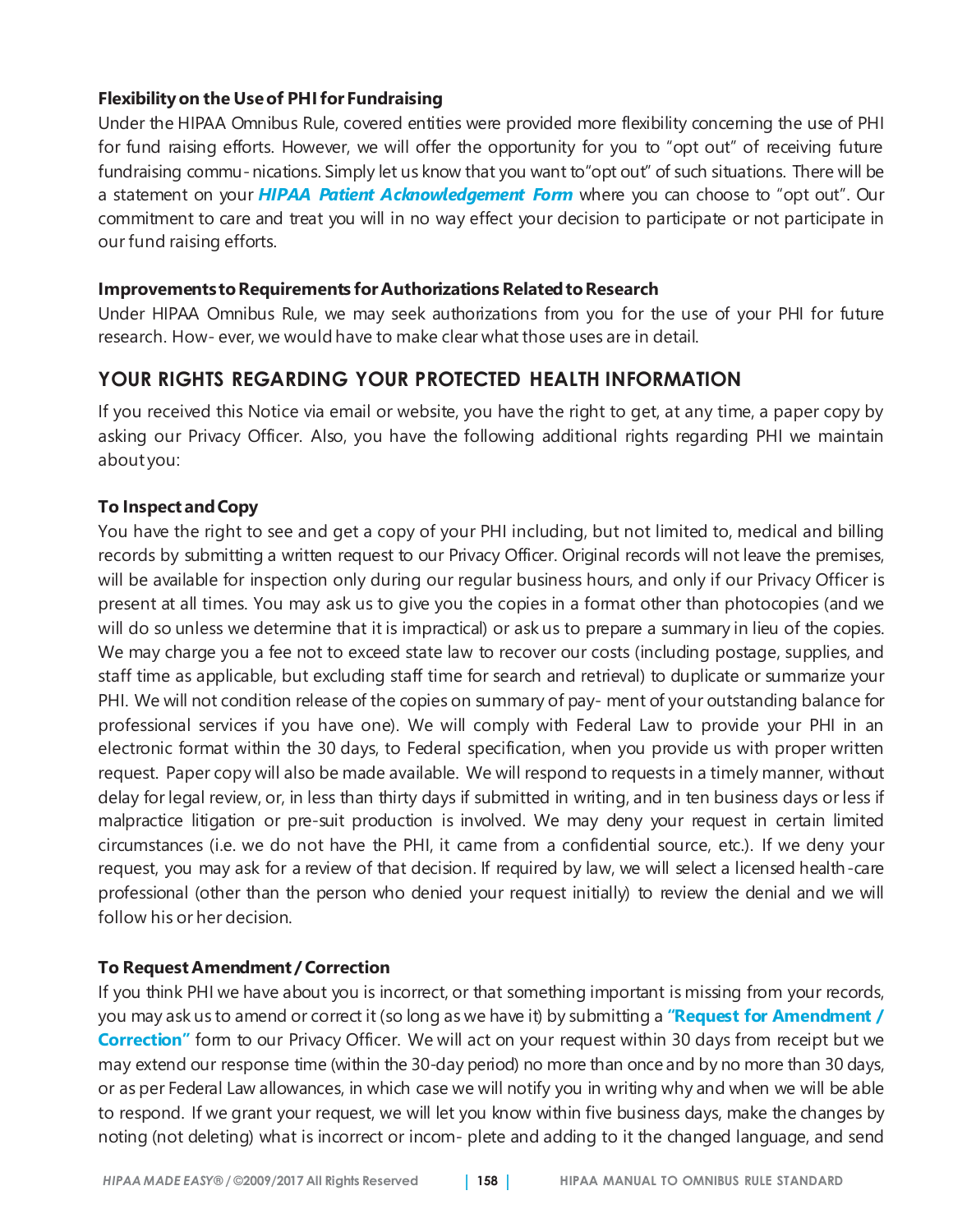the changes within 5 business days to persons you ask us to and persons we know may rely on incorrect or incomplete PHI to your detriment. We may deny your request under certain circumstances (i.e. it is not in writing, itdoes not give a reason why you want the change, we did not create the PHI you want changed (and the entity that did can be contacted), it was compiled for use in litigation, or we determine it is accurate and complete). If we deny your request, we will (in writing within 5 business days) tell you why and how to file a complaint with us if you disagree, that you may submit a written disagreement with our denial (and we may submit a written rebuttal and give you a copy of it), that you may ask us to disclose your initial request and our denial when we make future disclosure of PHI pertaining to your request, and that you may complain to us and the U.S. Department of Health and Human Services.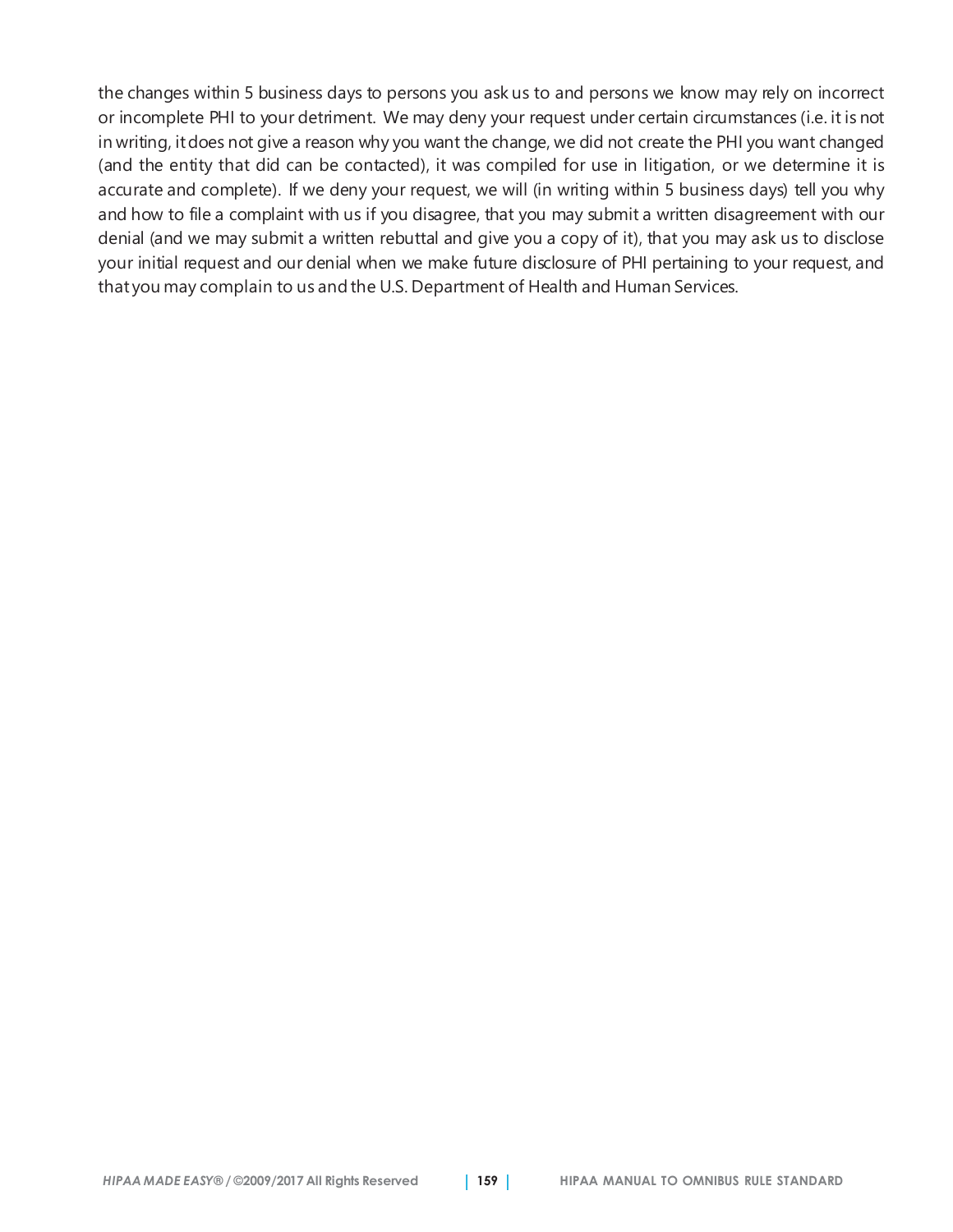#### **To an Accountingof Disclosures**

You may ask us for a list of those who got your PHI from us by submitting a **"Request for Accounting of Disclo- sures"** form to us. The list will not cover certain disclosures (i.e. PHI given to you, given to your legal representa- tive, given to others for treatment, payment or health-care-operations purposes). Your request must state in what form you want the list (i.e. paper or electronically) and the time period you want us to cover, which may be up to but not more than the last six years. If we maintain your PHI in an electronic health record, then we must provide you with routine disclosures of PHI, including disclosures of treatment, payment or healthcare operations, for the 3-year period prior to the date of the request. If you ask us for this list more than once in a 12-month period, we may charge you a reasonable, cost-based fee to respond, in which case we will tell you the cost before we incur it and let you choose if you want to withdraw or modify your request to avoid the cost.

#### **To Request Restrictions**

You may ask us to limit how your PHI is used and disclosed (i.e. in addition to our rules as set forth in this Notice) by submitting a written **"Request for Restrictions on Use, Disclosure"** form to us (i.e. you may not want us to disclose your surgery to family members or friends involved in paying for our services or providing your home care). If we agree to these additional limitations, we will follow them except in an emergency where we will not have time to check for limitations. Also, in some circumstances we may be unable to grant your request (e.g. we are required by law to use or disclose your PHI in a manner that you want restricted).

#### **To Request Alternative Communications**

You may ask us to communicate with you in a different way or at a different place by submitting a written **"Request for Alternative Communication"** Form to us. We will not ask you why and we will accommodate all reasonable requests (which may include: to send appointment reminders in closed envelopes rather than by postcards, to send your PHI to a post office box instead of your home address, to communicate with you at a telephone number other than your home number). You must tell us the alternative means or location you want us to use and explain to our satisfaction how payment to us will be made if we communicate with you as you request.

### **To Complainor GetMore Information**

We will follow our rules as set forth in this Notice. If you want more information or if you believe your privacy rights have been violated (i.e. you disagree with a decision of ours about inspection / copying, amendment / correction, accounting of disclosures, restrictions or alternative communications), we want to make it right. We never will penalize you for filing a complaint. To do so, please file a formal, written complaintwithin 180dayswith:

#### **The U.S.DepartmentofHealth& HumanServices Officeof Civil Rights200 IndependenceAve., S.W.,Washington, DC 20201 877.696.6775**

Or, submit a written Complaint form to us at the following address:

Starship Pediatric Dentistry 300 Madison Ave, Ste 201